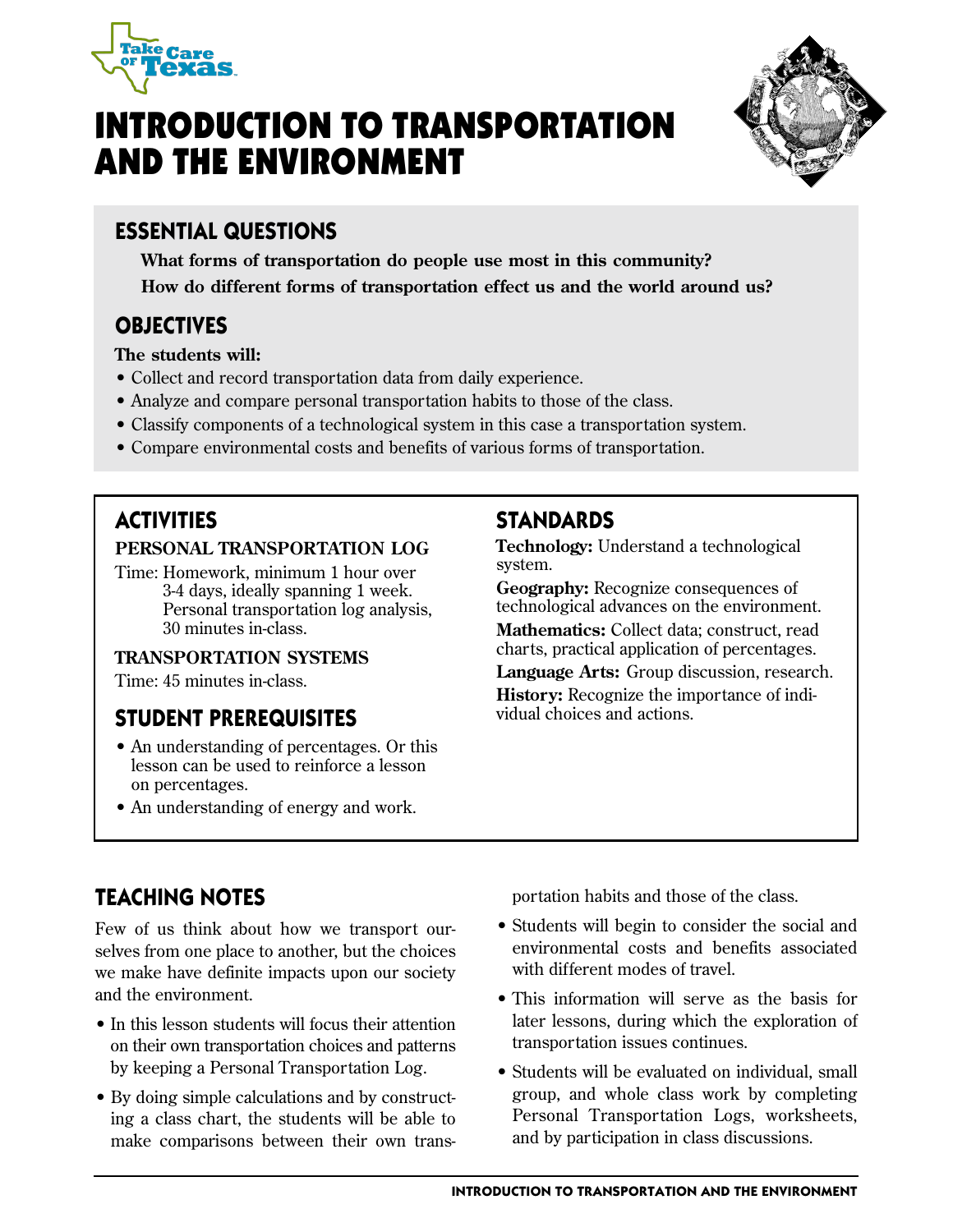### **BACKGROUND INFORMATION**

**Transportation is the process of moving people and products from one place to another.**  Where once human beings could get from point A to point B only by walking, we can now choose from many options. We even transport ourselves for recreation and exercise.

Moving things from here to there can be thought of as a transportation system. **A system includes: a goal, input, process, output and feedback.**  The simplest transportation system is the act of walking to a destination  $-$  say to a river to get a drink of water. In this case the **goal** is to move oneself to the river. The **input** needed to do this includes a living body supplied with adequate food, water, and oxygen along with knowledge of how to get to the river. In this case the transportation **process** is to convert the food, water and oxygen into the energy needed to get to the river and then decide on what route to take and walk. The **output** is getting to the river, along with sweat, heat, and exhaled carbon dioxide and other gases. In this case let's imagine that our person chose to hike over a hill to get to the river. The **feedback** may be that the hill was too steep and that, in the future, this person will decide to take a path around the hill to get to the river. The transportation system is redesigned to meet a revised goal – to move oneself to the river using less effort.

Many aspects of today's transportation systems are actually outputs from other complex systems. Gasoline comes from oil that must be extracted, transported to refineries, and processed. This system itself relies on political, economic, and military systems that ensure companies maintain access to foreign oil. The refined gasoline must then be transported to local gas stations. Vehicles also need to be manufactured. To manufacture them, minerals need to be extracted from the earth and processed into useable forms. The finished vehicles need to be transported from one location to another. Consider too, the infrastructure necessary, (bridges, roads, railways etc.), creative processes of designing vehicles to carry people and goods, marketing schemes, road systems, and traffic rules for organization and safety.

As you can see, identifying all the components of a technology system can be challenging and confusing. The important point is for students to begin to see the larger picture of the pieces that need to be in place for a technology system to work, in this case a transportation system. **Use the following examples to help students understand parameters for defining a transportation technology system with regard to goals, input, process, output, and feedback.** 

**GOALS:** A primary goal of any transportation system is to move products and people from point A to point B. Today, we can add recreation as another goal for some transportation systems. Less obvious, but just as important, goals of transportation systems are that they be low cost, get us to our destinations on-schedule and in a timely fashion, be safe, and be comfortable. Increasingly, many people would also like our transportation systems to be as close to pollutionfree as possible and be independent of foreigncontrolled resources, such as Middle East oil.

**INPUTS:** Gasoline, cars, minivans, roads, bridges, and drivers are all inputs into the United State's most popular transportation system – get-

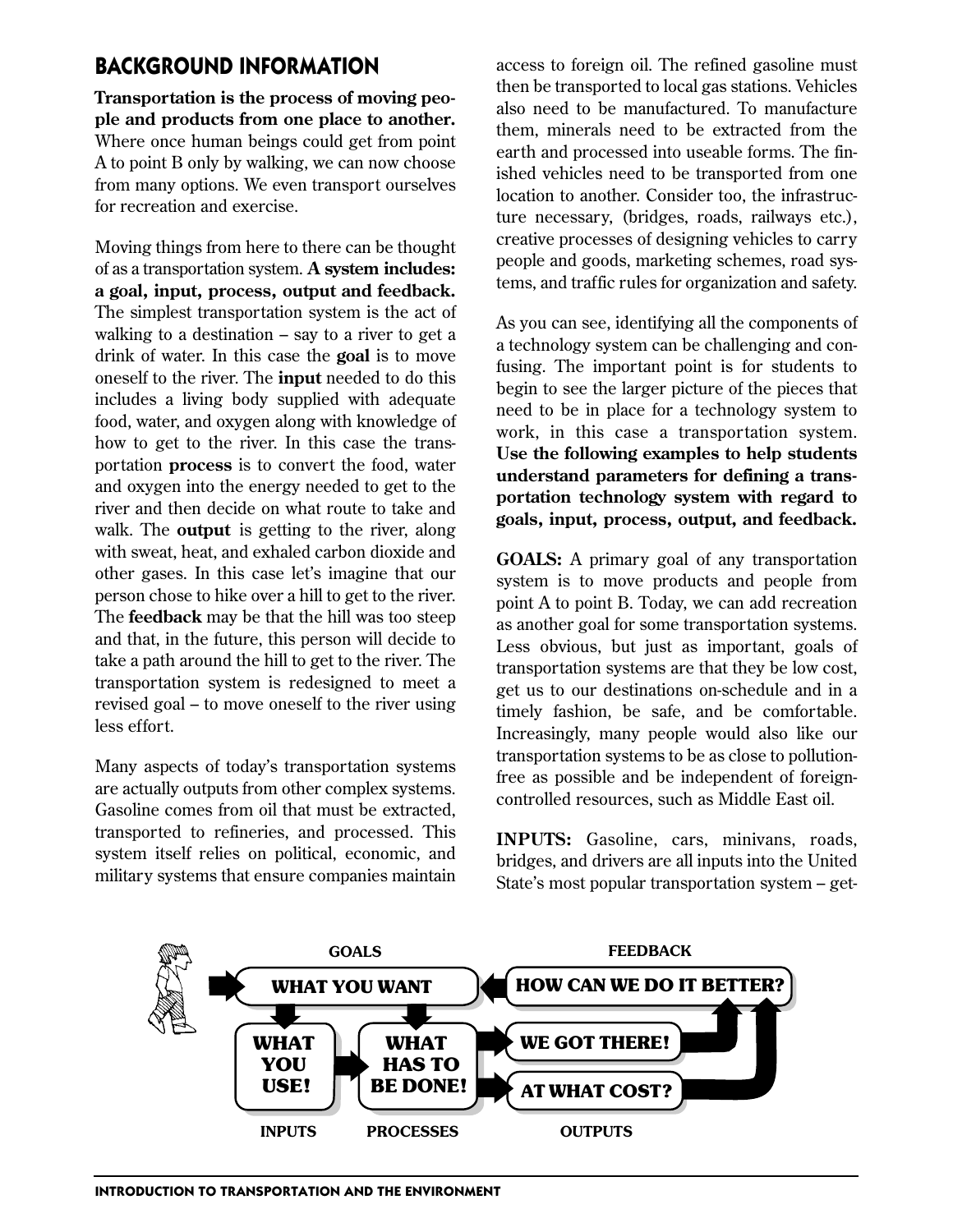ting around in family vehicles. Each of these inputs relies on additional complex systems such as: 1) mining metals and processing petroleum, 2) designing, manufacturing and transporting gasoline, cars, and trucks, 3) designing and building roads and bridges, and 4) staffing teachers, police, and the court system to train and monitor drivers for a safe transportation system. We can also add automotive repair, financial, insurance, and medical systems needed to maintain both cars and drivers.

**PROCESSES:** Converting fuel into motion is the most basic process of any transportation system. But other processes are important to maintain a safe, low cost, low pollution, timely transportation system. Safely driving the family car depends on systems that enforce traffic rules, educate drivers, and maintain roadways. Financial systems are needed to finance the purchase of new cars. Emissions regulations are needed to prevent too much pollution.

**OUTPUTS:** Moving products or people from one place to another are the central output of any transportation system. But many systems have unwanted outputs as well. Pollution, time spent stuck in traffic, spending money on insurance, fuel and car maintenance are a few examples.

**FEEDBACK:** How well is your transportation system working? Do you get to school on time or are you often stuck in traffic? Is your old car or bicycle still comfortable and safe? Do you spend too much money on insurance and car maintenance? Are there alternative transportation systems, or can you modify your current system in order to provide yourself with more of the desired outputs and less of the unwanted ones? Feedback enables you to evaluate the system and modify your goals.

Today, people travel much more than in the past. Whether by rockets or rollerblades, energy of one form or another is required, and these different forms of energy affect our environment in different ways. As this unit progresses, **students will become aware of the ways they move themselves around, what forms of energy they use, and the impact of their transportation choices on the environment.** Students

will learn that the burning of fossil fuels plays a major role in polluting our air and changing the world's climate. **They should also realize that there are alternatives that are better for the environment.** 

Forms of travel relying on human power have a relatively minimal impact on the environment. The energy required comes from the food the travellers eat. Because more food can be grown on the same land, food is a renewable energy source. In contrast, fossil fuels are not renewable in that it took millions of years to create them.

The invention of the automobile has had an enormous impact on the world. Although it offers amazing individual freedom, it has costs. *Consider:* 

- **Mining and manufacturing**
- **Changing our communities:** urban sprawl, suburbia, paving significant amounts of land, families spread far and wide; less contact with neighbors.
- **Pollution:** air (emissions); water (run-off, oil leaks, and spills); land (mining, landfills); noise; global climate change
- **Health and safety:** pollution; accidents (high death rate); road rage.

Any form of transportation that relies on fossil fuels contributes to many of these problems, but vanpools, buses, and trains are generally far more efficient and less polluting.

It is also possible to build vehicles that don't use fossil fuels, but instead use cleaner fuels, such as alcohol and methane, or even wind and sun. Electric vehicles are a growing reality and, even when plugged in to today's fossil fuel powered electric grid, they produce roughly half the pollution of a comparable internal combustion engine vehicle. Also, the pollution is shifted from cities, people, and roadsides to the power plant. If the power plant relies on renewable energy sources such as sun, wind, hydro, or geothermal, then emissions for the entire system are reduced much more dramatically.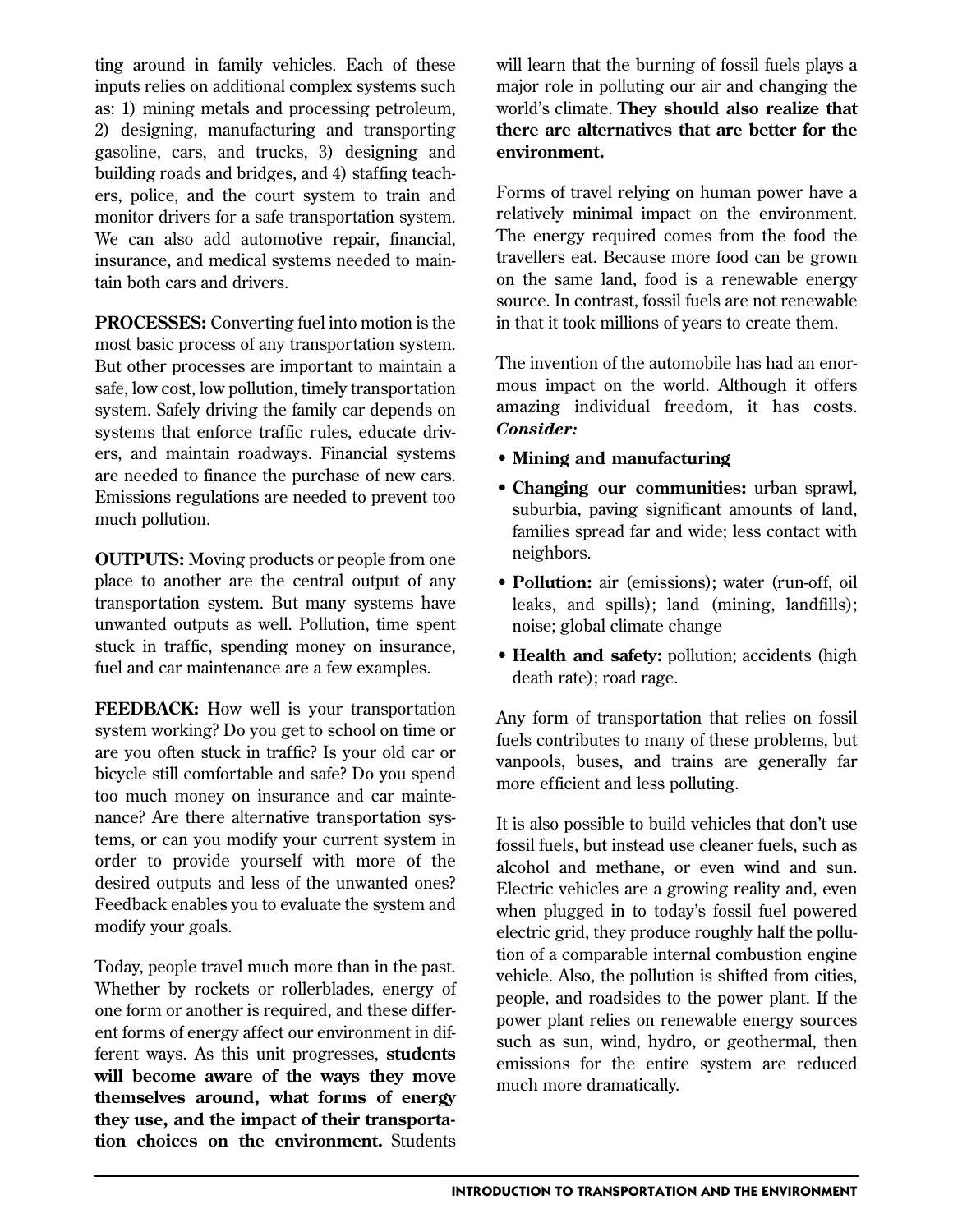# ACTIVITY 1.A PERSONAL TRANSPORTATION LOG

# **OUTCOMES**

Students should be able to:

- Describe the different modes of transportation used in their community.
- Identify the types of transportation they personally use and compare this to the community at large.

# **TIME REQUIRED**

- Homework, minimum 1 hour over 3-4 days, ideally spanning 1 week.
- Personal transportation log analysis, 30 minutes in-class.

# **MATERIALS**

- Worksheets and Log for each student.
- Local map with mileage scale.
- String to measure mileage.

# **TEACHER PREPARATION**

Assemble materials.

Establish small groups.

Prepare class chart 1.

# **ACTIVITY OVERVIEW**

**Students will come to understand their own transportation choices and patterns by keeping a Personal Transportation Log.**  By analyzing their own and their classmates' transportation habits, students will begin to realize how their behavior compares to that of others in their community. This information will serve as the basis for later lessons during which the exploration of transportation issues continues.

# **ACTIVITY**

Discuss with the class,

**"What are some ways you use to move yourselves from place to place?"** (Cars, bikes, rollerblades, walking, school buses...etc.). These are all "modes" of transportation.

**"Which mode do you use most often?"** Have the students make predictions after considering all modes available to them. What percentages of their transportation needs do car, bicycle, and walking, etc. meet? For example: (30% car, 30% school bus, 15% walking, 25% bicycling).

For homework, ask students to collect data regarding their own transportation habits. Pass out and review the **Personal Transportation Log** so students are clear about what is expected. This assignment might extend over a weekend or cover an entire week. Try to include at least one school day.

To complete the log the students will need to include: the date, purpose of the trip, where they started and finished that particular trip, and the number of miles traveled. They may use a local map with a scale, and string, to help them make that estimate. This information will be used during the first lesson. Students will also refer back to this log in later lessons.

### **Transportation Log Review Questions:**

Once students have completed their Personal Transportation Logs, discuss with them:

- What did you notice, realize, have trouble with?
- What modes of travel did you use? (Make a list of all modes).
- What were the modes you used most? The least?
- Do you think your data reflects a typical weekend/week of travel?
- How accurate were your predictions?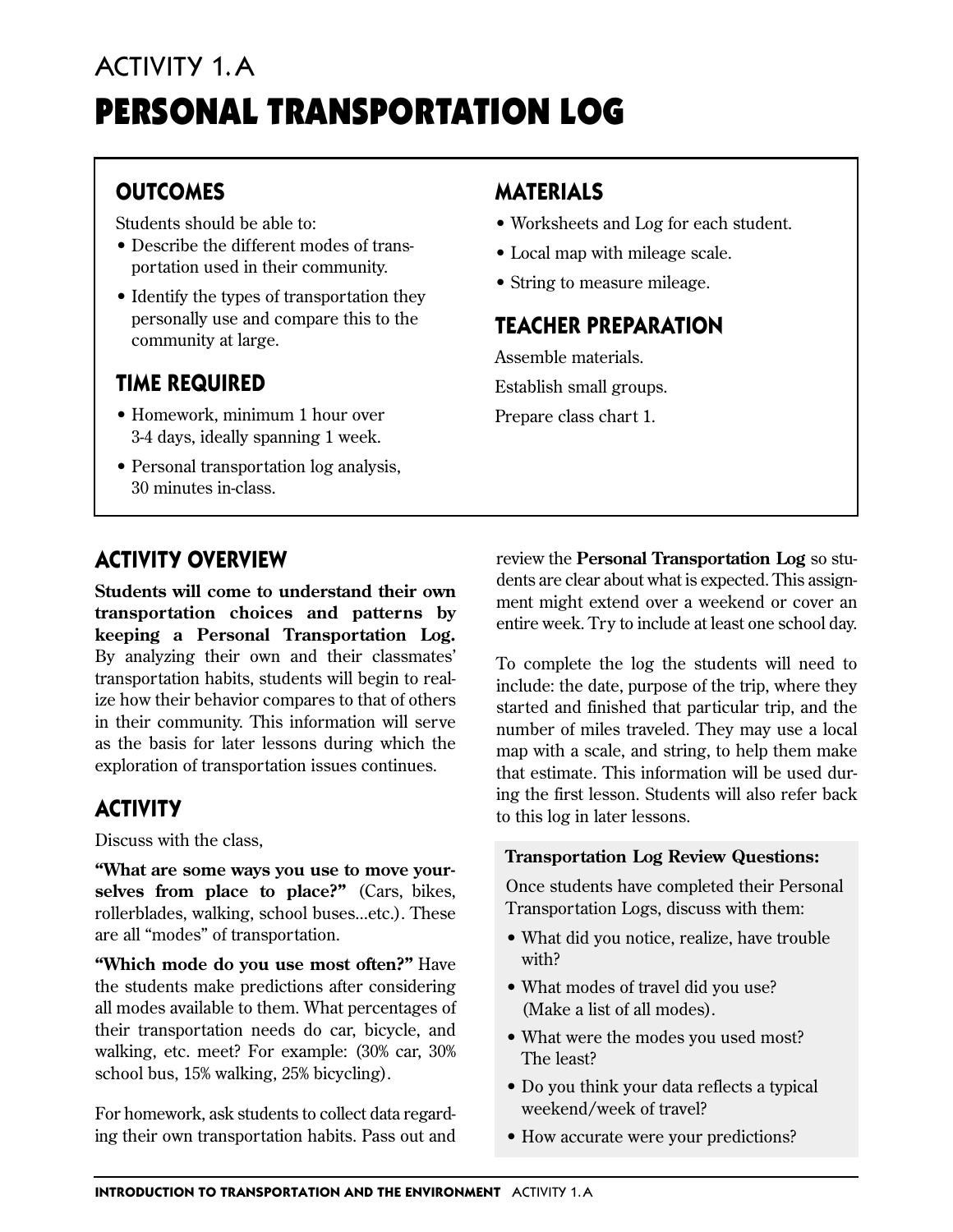### **PERSONAL TRANSPORTATION LOG ANALYSIS**

Hand out the Personal Transportation Log Analysis worksheet. Using this to guide them, have students calculate their number of miles traveled per mode, and the percentages of each.

Meanwhile, make a large class chart of all modes of travel mentioned above. *See sample chart below.* Have students work in small groups to pool their numbers before recording them on the class chart. After the chart is complete, have each group calculate class totals per mode of travel, and the percentages of each mode. Finally have each student group construct a bar graph indicating the relative use of the different modes. Have student groups share results. The students should be able to see identical results.

# **TEACHER LED DISCUSSION**

Go over the review questions once more, but this time, ask students to focus on the class chart they just created. You may also want to ask:

**Are there other modes used but not mentioned?** Think of other times of the year.

**Do you think the class percentages represent the percentages of an average American?**  Why or why not?

While discussing the results of the class's transportation logs, introduce the concept of transportation systems (technology systems). Introduce background information that will help them complete the **Technology Systems Worksheet**.

| <b>TRAVEL MODE</b>                                                                               | <b>CAR WITH ONE</b><br>PASSENGER AND<br><b>ONE DRIVER</b> | <b>BICYCLE</b> | WALK/RUN | <b>CAR WITH MORE</b><br><b>THAN ONE</b><br><b>PASSENGER</b> | <b>BUS</b> |
|--------------------------------------------------------------------------------------------------|-----------------------------------------------------------|----------------|----------|-------------------------------------------------------------|------------|
| <b>NUMBER</b><br>OF MILES<br><b>TRAVELED</b><br><b>BY EACH</b><br><b>STUDENT</b><br><b>GROUP</b> |                                                           |                |          |                                                             |            |
| <b>TOTAL MILES</b><br><b>TRAVELED</b>                                                            |                                                           |                |          |                                                             |            |
| <b>PERCENTAGE</b><br>OF ALL MILES<br><b>TRAVELED</b>                                             |                                                           |                |          |                                                             |            |

### **SAMPLE CLASS CHART**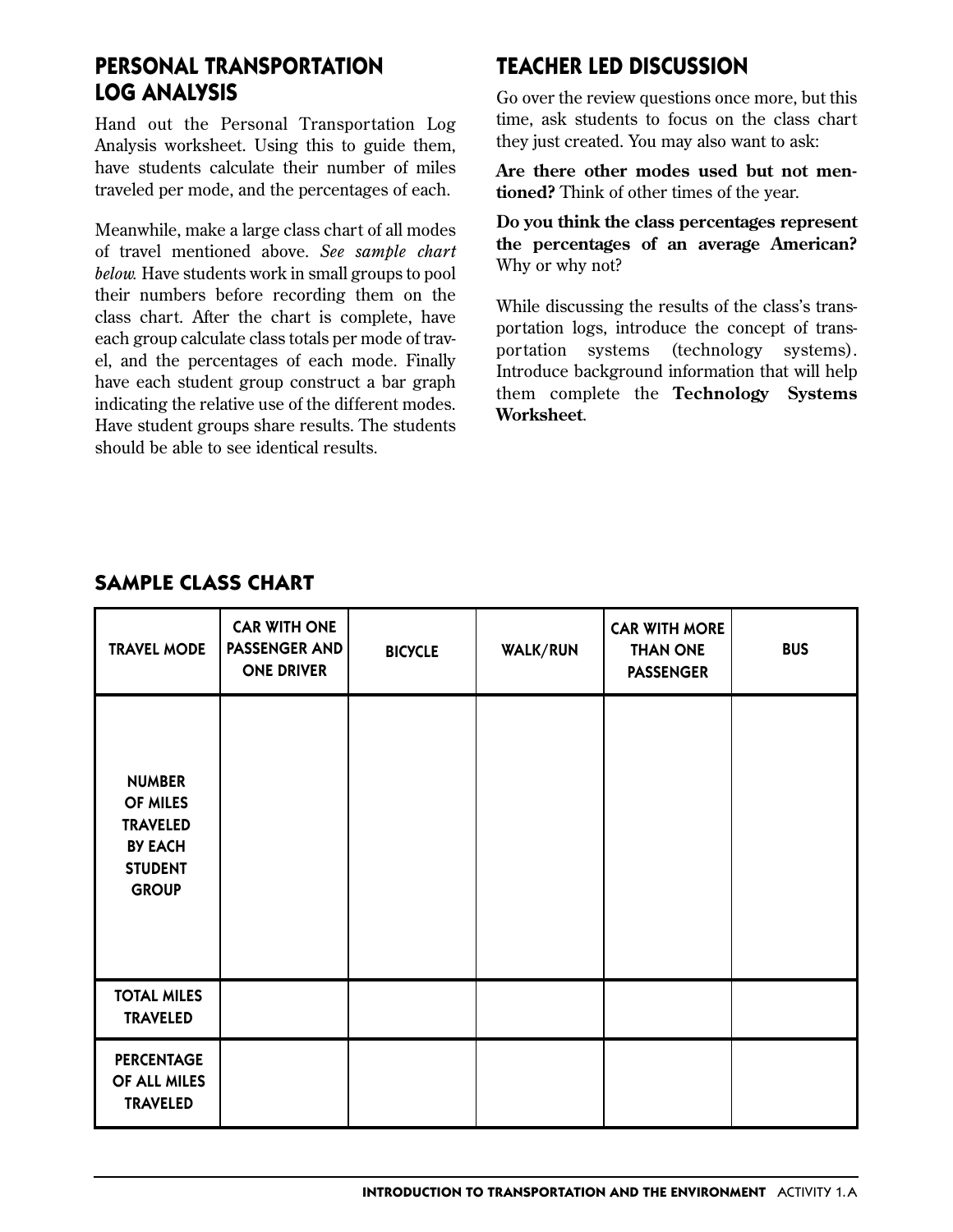# Personal Transportation Log



Sheet  $\#$  Name: Name:  $\frac{1}{2}$  Name:  $\frac{1}{2}$  Name:  $\frac{1}{2}$  Name:  $\frac{1}{2}$  Name:  $\frac{1}{2}$  Name:  $\frac{1}{2}$  Name:  $\frac{1}{2}$  Name:  $\frac{1}{2}$  Name:  $\frac{1}{2}$  Name:  $\frac{1}{2}$  Name:  $\frac{1}{2}$  Name:  $\frac{1}{2}$  Name:  $\frac{1}{$ 

Use this chart to record all of the trips you take transporting yourself from one place to another. You will use this information in class.

| <b>DATE</b> | <b>PURPOSE OF TRIP</b> | <b>DESTINATION</b> | <b>DISTANCE</b> | <b>MODE OF TRAVEL</b><br>(If by car, include number<br>of passengers in car) |
|-------------|------------------------|--------------------|-----------------|------------------------------------------------------------------------------|
|             |                        | TO:<br>FROM:       |                 |                                                                              |
|             |                        | TO:<br>FROM:       |                 |                                                                              |
|             |                        | TO:<br>FROM:       |                 |                                                                              |
|             |                        | TO:<br>FROM:       |                 |                                                                              |
|             |                        | TO:<br>FROM:       |                 |                                                                              |
|             |                        | TO:<br>FROM:       |                 |                                                                              |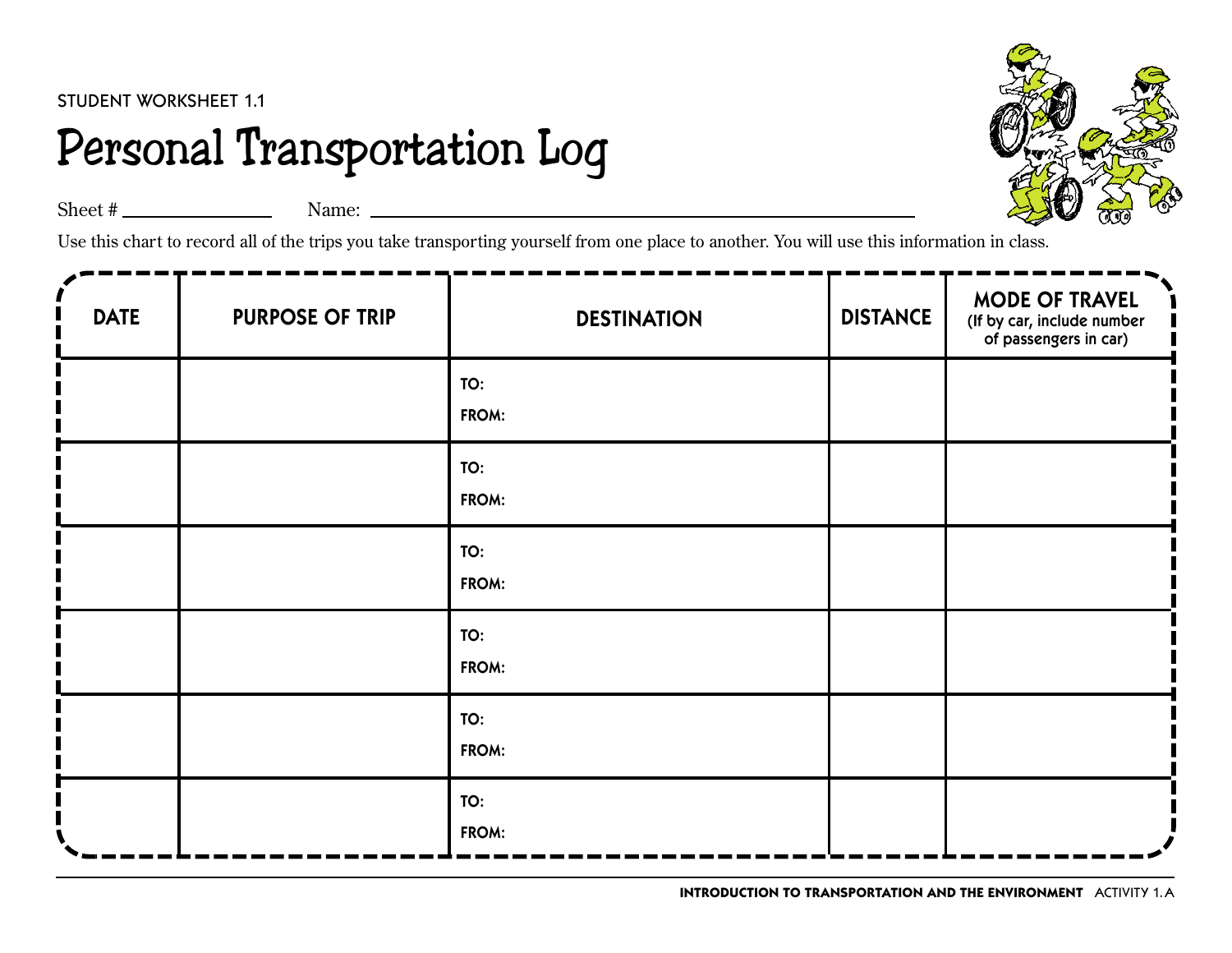# Personal Transportation Log Analysis



Name:

1. LIST ALL TRAVEL MODES YOU USED.

2. TOTAL THE NUMBER OF MILES TRAVELED FOR EACH MODE.

3. TOTAL ALL THE MILES TRAVELED.

4. DETERMINE THE PERCENTAGE OF TOTAL MILES FOR EACH MODE.

| 1. MODE OF TRAVEL | 2. TOTAL # MILES PER MODE | <b>4. PERCENTAGE OF</b><br><b>TOTAL MILES TRAVELED</b> |  |
|-------------------|---------------------------|--------------------------------------------------------|--|
|                   |                           |                                                        |  |
|                   |                           |                                                        |  |
|                   |                           |                                                        |  |
|                   |                           |                                                        |  |
|                   |                           |                                                        |  |
|                   |                           |                                                        |  |
|                   |                           |                                                        |  |
|                   | 3.                        | <b>TOTAL # MILES TRAVELED. 100%</b>                    |  |

# CLASS STATISTICS

| 1. MODE OF TRAVEL | 2. NUMBER OF CLASS<br><b>MILES PER MODE</b>       | <b>4. PERCENTAGE OF</b><br><b>TOTAL MILES TRAVELED</b> |  |
|-------------------|---------------------------------------------------|--------------------------------------------------------|--|
|                   |                                                   |                                                        |  |
|                   |                                                   |                                                        |  |
|                   |                                                   |                                                        |  |
|                   |                                                   |                                                        |  |
|                   |                                                   |                                                        |  |
|                   |                                                   |                                                        |  |
|                   |                                                   |                                                        |  |
|                   | $\_$ TOTAL # MILES TRAVELED. 100%<br>$\mathbf{3}$ |                                                        |  |